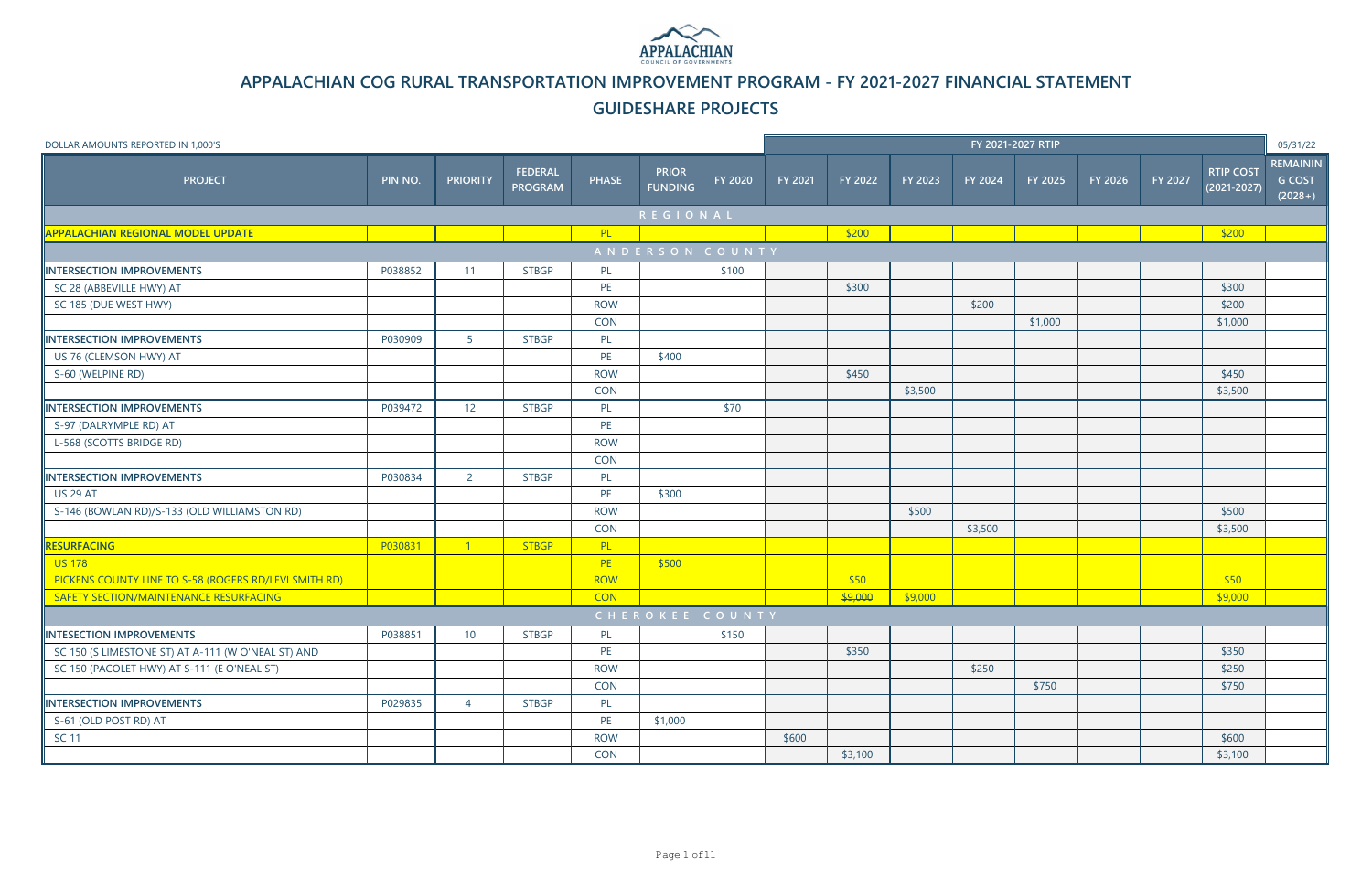

| DOLLAR AMOUNTS REPORTED IN 1,000'S                                                |               |                                                                                  |                                  |                              |                                |          |           |           |                |           | FY 2021-2027 RTIP |          |          |                                     | 05/31/22                                      |
|-----------------------------------------------------------------------------------|---------------|----------------------------------------------------------------------------------|----------------------------------|------------------------------|--------------------------------|----------|-----------|-----------|----------------|-----------|-------------------|----------|----------|-------------------------------------|-----------------------------------------------|
| <b>PROJECT</b>                                                                    | <b>PIN NO</b> | <b>PRIORITY</b>                                                                  | <b>FEDERAL</b><br><b>PROGRAM</b> | <b>PHASE</b>                 | <b>PRIOR</b><br><b>FUNDING</b> | FY 2020  | FY 2021   | FY 2022   | <b>FY 2023</b> | FY 2024   | FY 2025           | FY 2026  | FY 2027  | <b>RTIP COST</b><br>$(2021 - 2027)$ | <b>REMAININ</b><br><b>G COST</b><br>$(2028+)$ |
|                                                                                   |               |                                                                                  |                                  |                              | OCONEE COUNTY                  |          |           |           |                |           |                   |          |          |                                     |                                               |
| INTERSECTION IMPROVEMENTS                                                         | P031970       | 9                                                                                | <b>STBGP</b>                     | PL                           |                                |          |           |           |                |           |                   |          |          |                                     |                                               |
| S-37 (JP STEVENS RD) AT S-37 (W CHERRY RD) AND                                    |               |                                                                                  |                                  | PE                           | \$500                          |          |           |           |                |           |                   |          |          |                                     |                                               |
| S-65 (JP STEVENS RD) @ S-65 (MARTIN CREEK RD)                                     |               |                                                                                  |                                  | <b>ROW</b>                   |                                |          |           |           | \$500          |           |                   |          |          | \$500                               |                                               |
|                                                                                   |               |                                                                                  |                                  | <b>CON</b>                   |                                |          |           |           |                | \$2,500   |                   |          |          | \$2,500                             |                                               |
| <b>INTERSECTION IMPROVEMENTS</b>                                                  | P031964       | 6                                                                                | <b>STBGP</b>                     | PL                           |                                |          |           |           |                |           |                   |          |          |                                     |                                               |
| SC 24 (WEST OAK HWY) AT                                                           |               |                                                                                  |                                  | PE                           | \$500                          |          |           |           |                |           |                   |          |          |                                     |                                               |
| SC 182 (OAKWAY RD)/S-116 (OAK CREEK RD)                                           |               |                                                                                  |                                  | <b>ROW</b>                   |                                |          |           | \$350     |                |           |                   |          |          | \$350                               |                                               |
|                                                                                   |               |                                                                                  |                                  | <b>CON</b>                   |                                |          |           | \$1,800   |                |           |                   |          |          | \$1,800                             |                                               |
| INTERSECTION IMPROVEMENTS                                                         | P031969       | 8                                                                                | <b>STBGP</b>                     | PL                           |                                |          |           |           |                |           |                   |          |          |                                     |                                               |
| <b>SC 59 AT</b>                                                                   |               |                                                                                  |                                  | PE                           | \$1,000                        |          |           |           |                |           |                   |          |          |                                     |                                               |
| SC 182/SC 245                                                                     |               |                                                                                  |                                  | <b>ROW</b>                   |                                |          |           | \$1,000   |                |           |                   |          |          | \$1,000                             |                                               |
|                                                                                   |               |                                                                                  |                                  | <b>CON</b>                   |                                |          |           |           | \$2,500        |           |                   |          |          | \$2,500                             |                                               |
|                                                                                   |               |                                                                                  |                                  |                              | PICKENS COUNTY                 |          |           |           |                |           |                   |          |          |                                     |                                               |
| <b>ITERSECTION IMPROVEMENTS</b>                                                   | P031965       | $7 -$                                                                            | <b>STBGP</b>                     | PL                           |                                |          |           |           |                |           |                   |          |          |                                     |                                               |
| US 178 (MOOREFIELD MEM HWY) AT                                                    |               |                                                                                  |                                  | <b>PE</b>                    |                                |          |           |           |                |           |                   |          |          |                                     |                                               |
| SC 135 (ANDERSON HWY)                                                             |               |                                                                                  |                                  | ROW                          |                                |          | \$2,000   |           |                |           |                   |          |          | \$2,000                             |                                               |
|                                                                                   |               |                                                                                  |                                  | CON                          |                                |          |           | \$2,500   |                |           |                   |          |          | \$2,500                             |                                               |
| RESURFACING                                                                       | P038350       | 2 <sup>1</sup>                                                                   | <b>STBGP</b>                     | PL                           |                                |          |           |           |                |           |                   |          |          |                                     |                                               |
| <b>US 178</b>                                                                     |               |                                                                                  |                                  | PE                           | \$500                          |          |           |           |                |           |                   |          |          |                                     |                                               |
| <b>GPATS BOUNDARY TO ANDERSON COUNTY LINE</b>                                     |               |                                                                                  |                                  | <b>ROW</b>                   |                                |          |           | \$50      |                |           |                   |          |          | \$50                                |                                               |
| SAFETY SECTION/MAINTENANCE RESURFACING                                            |               |                                                                                  |                                  | <b>CON</b>                   |                                |          |           | \$4,000   | \$4,000        |           |                   |          |          | \$4,000                             |                                               |
|                                                                                   |               |                                                                                  |                                  | SPARTANBURG COUNTY           |                                |          |           |           |                |           |                   |          |          |                                     |                                               |
| INTERSECTION IMPROVEMENTS                                                         | P030724       | $\overline{3}$                                                                   | <b>STBGP</b>                     | PL                           |                                |          |           |           |                |           |                   |          |          |                                     |                                               |
| US 176 (MAIN ST) AT                                                               |               |                                                                                  |                                  | PE                           | \$150                          |          |           |           |                |           |                   |          |          |                                     |                                               |
| SC 357 (DEPOT ST/HOLLY SPRINGS RD)                                                |               |                                                                                  |                                  | <b>ROW</b>                   |                                | \$300    |           |           |                |           |                   |          |          |                                     |                                               |
|                                                                                   |               |                                                                                  |                                  | <b>CON</b>                   |                                |          |           | \$1,000   |                |           |                   |          |          | \$1,000                             |                                               |
|                                                                                   |               |                                                                                  |                                  | <b>GUIDESHARE ALLOCATION</b> |                                | \$7,579  | \$7,579   | \$8,691   | \$8,691        | \$8,691   | \$8,691           | \$8,691  | \$8,691  | \$59,725                            |                                               |
| KEY: PL: PLANNING/FEASIBILITY, PE: ENGINEERING DESIGN AND ENVIRONMENTAL ANALYSIS, |               |                                                                                  |                                  |                              | <b>CARRYOVER</b>               | \$17,448 | \$22,647  | \$27,861  | \$27,902       | \$16,593  | \$18,834          | \$25,775 | \$34,466 | \$21,447                            |                                               |
| ROW: RIGHT-OF-WAY AQUISITION, CON: CONSTRUCTION, AD: ADMINISTRATION, CA: CAPITAL, |               | PROPOSED ADVANCEMENT (SCDOT)                                                     |                                  |                              |                                |          |           |           |                |           |                   |          |          |                                     |                                               |
| FC: TRANSIT FACILITY CONSTRUCTION, VA: TRANSIT VEHICLE ACQUISITION,               |               | <b>DEBT SERVICE</b>                                                              |                                  |                              |                                |          | (\$1,765) |           |                |           |                   |          |          | (1,765)                             |                                               |
| PS: TRANSIT PURCHASE OF SERVICE, OP: OPERATIONS, O: OTHER,                        |               | PAYBACK (SCDOT)                                                                  |                                  |                              |                                |          |           |           |                |           |                   |          |          |                                     |                                               |
|                                                                                   |               | <b>GUIDESHARE AVAILABLE FOR PROJECTS</b>                                         |                                  |                              |                                |          |           | \$36,552  | \$36,593       | \$25,284  | \$27,525          | \$34,466 | \$43,157 | \$79,407                            |                                               |
| SCDOT CHANGES ARE HIGHLIGHTED IN YELLOW                                           |               | \$23,267                                                                         |                                  |                              |                                |          |           | (\$8,650) | (\$20,000)     | (\$6,450) | (\$1,750)         |          |          | (41,950)                            |                                               |
| ACOG DRAFT CHANGES ARE HIGHLIGHTED IN BLUE                                        |               | (\$620)<br><b>GUIDESHARE ALLOCATED TO PROJECTS</b><br>\$22,647<br><b>BALANCE</b> |                                  |                              |                                |          |           | \$27,902  | \$16,593       | \$18,834  | \$25,775          | \$34,466 | \$43,157 | \$37,457                            |                                               |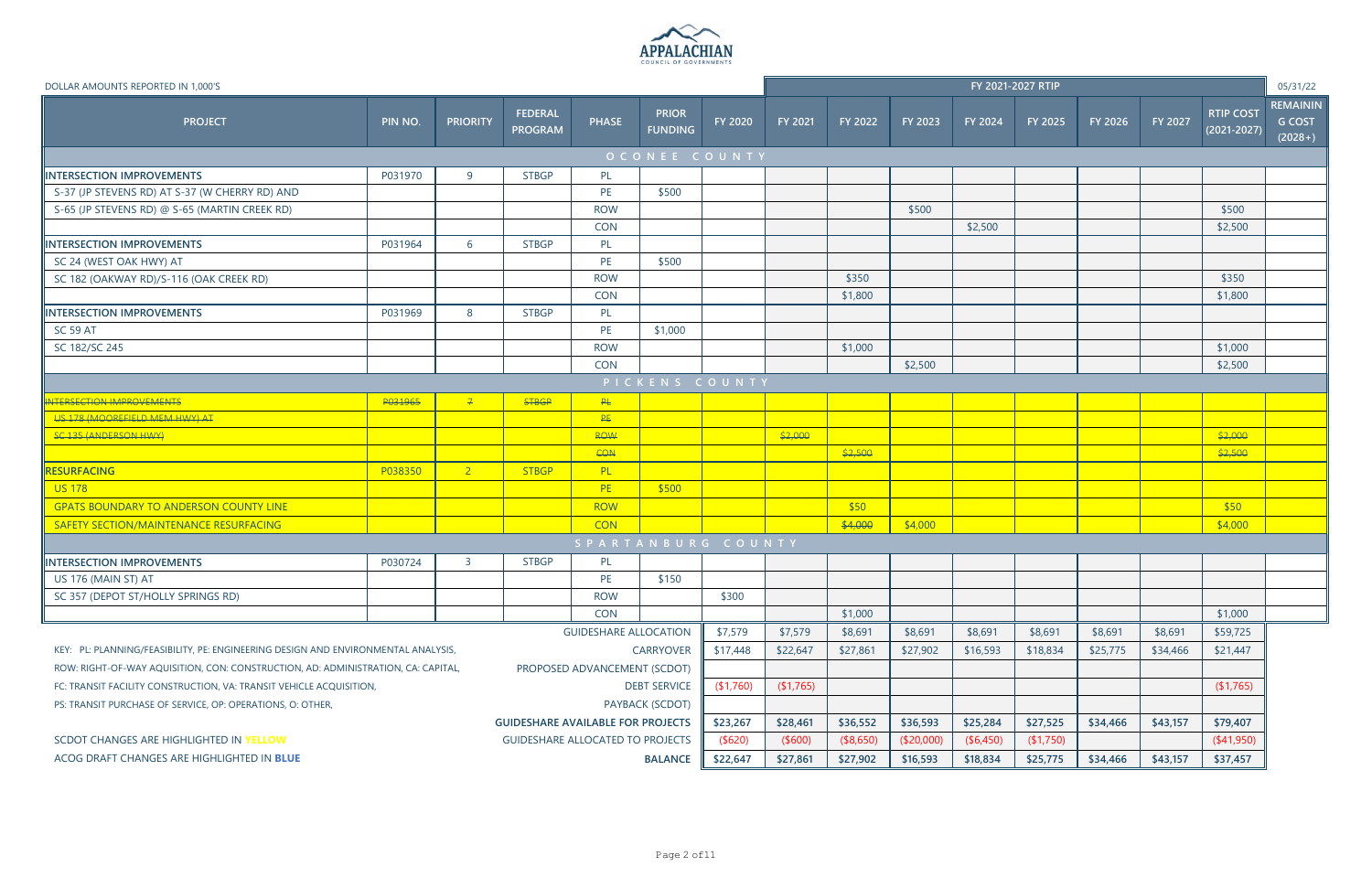| DOLLAR AMOUNTS REPORTED IN 1,000'S                                           |                                   |                                         |                                  |                         |         |                  |         |         | FY 2021-2027 RTIP |         |         |                                     | 05/31/22                                      |
|------------------------------------------------------------------------------|-----------------------------------|-----------------------------------------|----------------------------------|-------------------------|---------|------------------|---------|---------|-------------------|---------|---------|-------------------------------------|-----------------------------------------------|
| <b>PROJECT</b>                                                               | <b>PROGRAM</b><br><b>CATEGORY</b> | <b>PROGRAM</b>                          | <b>FEDERAL</b><br><b>PROGRAM</b> | <b>PHASE</b>            | FY 2021 | FY 2022          | FY 2023 | FY 2024 | FY 2025           | FY 2026 | FY 2027 | <b>RTIP COST</b><br>$(2021 - 2027)$ | <b>REMAININ</b><br><b>G COST</b><br>$(2028+)$ |
|                                                                              |                                   | REGIONAL DESIGN - BUILD BRIDGE PROJECTS |                                  |                         |         |                  |         |         |                   |         |         |                                     |                                               |
| CLOSED AND/OR LOAD RESTRICTED BRIDGES DB<br>PACKAGE 2022-1                   |                                   |                                         |                                  |                         |         |                  |         |         |                   |         |         |                                     |                                               |
| Cherokee Co. - S-56 Bridge Replacement over Horse<br>Creek                   |                                   | <b>OFF-SYSTEM</b>                       |                                  | <b>PE</b><br><b>CON</b> |         | \$144<br>\$1,676 |         |         |                   |         |         | \$144<br>\$1,676                    |                                               |
| Cherokee Co. - S-106 Bridge Replacement over Bridge                          |                                   | <b>FA NON-NHS</b>                       |                                  | PE                      |         | \$144            |         |         |                   |         |         | \$144                               |                                               |
| of Suck Creek<br>Cherokee Co. - S-226 Bridge Replacement over                | <b>BRIDGES</b>                    |                                         |                                  | <b>CON</b><br>PE        |         | \$1,487<br>\$144 |         |         |                   |         |         | \$1,487<br>\$144                    |                                               |
| <b>Unnamed Stream</b>                                                        |                                   | <b>OFF-SYSTEM</b>                       |                                  | <b>CON</b>              |         | \$1,714          |         |         |                   |         |         | \$1,714                             |                                               |
| Cherokee Co. - S-138 Bridge Replacement over                                 |                                   | <b>FA NON-NHS</b>                       |                                  | PE                      |         | \$144            |         |         |                   |         |         | \$144                               |                                               |
| <b>Goucher Creek</b>                                                         |                                   |                                         |                                  | <b>CON</b>              |         | \$2,778          |         |         |                   |         |         | \$2,778                             |                                               |
| Cherokee Co. - S-86 Bridge Replacement over Kings<br>Creek                   |                                   | OFF-SYSTEM                              |                                  | PE<br><b>CON</b>        |         | \$144<br>\$3,211 |         |         |                   |         |         | \$144<br>\$3,211                    |                                               |
| CLOSED AND/OR LOAD RESTRICTED BRIDGES DB<br>PACKAGE 2023-1                   | <b>BRIDGES</b>                    |                                         |                                  |                         |         |                  |         |         |                   |         |         |                                     |                                               |
| Anderson Co. - S-294 Bridge Replacement over Wilsons<br>Creek                |                                   | <b>FA NON-NHS</b>                       |                                  | PE                      |         | \$156            |         |         |                   |         |         | \$156                               |                                               |
| CLOSED AND/OR LOAD RESTRICTED BRIDGES DB<br>PACKAGE 2023-3                   |                                   |                                         |                                  |                         |         |                  |         |         |                   |         |         |                                     |                                               |
| Pickens Co. - SC 183 Bridge Replacement over Gregory<br>Creek (Cannon Creek) | <b>BRIDGES</b>                    | <b>FA NON-NHS</b>                       |                                  | PE                      |         | \$367            |         |         |                   |         |         | \$367                               |                                               |



# **APPALACHIAN COG RURAL TRANSPORTATION IMPROVEMENT PROGRAM - FY 2021-2027 FINANCIAL STATEMENT**

## **NON-GUIDESHARE PROJECTS**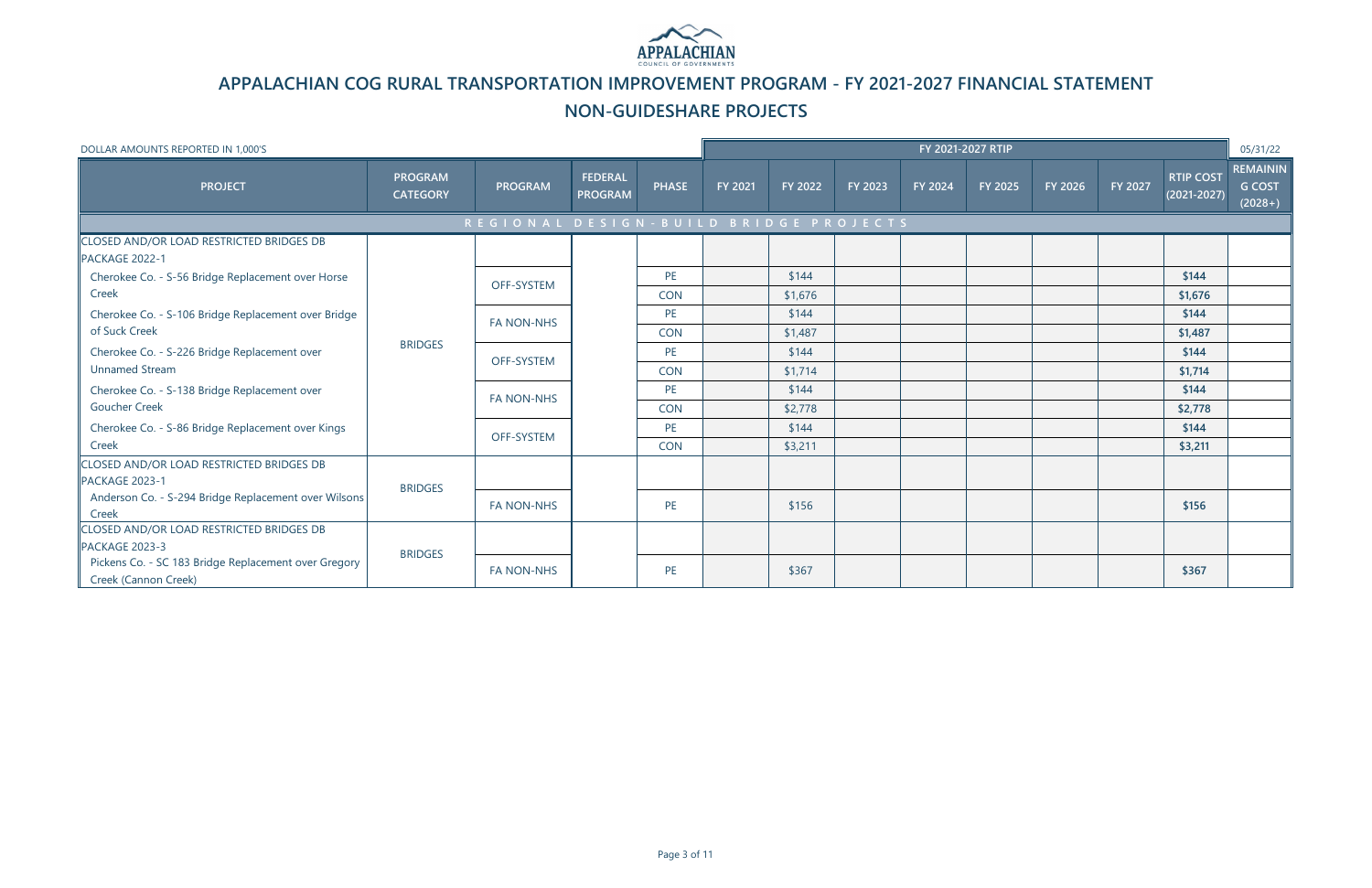

| DOLLAR AMOUNTS REPORTED IN 1,000'S                                       |                                   |                       |                                     | COUNCIL OF GOVE |         |          |         |         | FY 2021-2027 RTIP |         |         |                                     | 05/31/22                                      |
|--------------------------------------------------------------------------|-----------------------------------|-----------------------|-------------------------------------|-----------------|---------|----------|---------|---------|-------------------|---------|---------|-------------------------------------|-----------------------------------------------|
| <b>PROJECT</b>                                                           | <b>PROGRAM</b><br><b>CATEGORY</b> | <b>PROGRAM</b>        | <b>FEDERAL</b><br><b>PROGRAM</b>    | <b>PHASE</b>    | FY 2021 | FY 2022  | FY 2023 | FY 2024 | FY 2025           | FY 2026 | FY 2027 | <b>RTIP COST</b><br>$(2021 - 2027)$ | <b>REMAININ</b><br><b>G COST</b><br>$(2028+)$ |
| <b>CLOSED AND/OR LOAD RESTRICTED BRIDGES DB</b><br>PACKAGE 2024-1        |                                   |                       |                                     |                 |         |          |         |         |                   |         |         |                                     |                                               |
| Oconee Co. - S-51 Bridge Replacement over Snow<br>Creek                  |                                   | <b>FA NON-NHS</b>     |                                     | PE              |         | \$101    |         |         |                   |         |         | \$101                               |                                               |
| Greenvile Co. - S-41 Bridge Replacement over the<br>Middle Saluda River  |                                   | <b>FA NON-NHS</b>     |                                     | PE              |         | \$101    |         |         |                   |         |         | \$101                               |                                               |
| Greenville Co. - S-40 Bridge Replacement over the<br>South Saluda River  | <b>BRIDGES</b>                    | <b>FA NON-NHS</b>     |                                     | PE              |         | \$101    |         |         |                   |         |         | \$101                               |                                               |
| Oconee Co. - S-133 Bridge Replacement over Little<br><b>Cane Creek</b>   |                                   | OFF-SYSTEM            |                                     | PE              |         | \$101    |         |         |                   |         |         | \$101                               |                                               |
| Pickens Co. - S-160 Bridge Replacement over Tributary<br>to Keowee River |                                   | <b>FA NON-NHS</b>     |                                     | PE              |         | \$101    |         |         |                   |         |         | \$101                               |                                               |
| Pickens Co. - S-32 Bridge Replacement over Cedar<br>Creek                |                                   | <b>FA NON-NHS</b>     |                                     | PE              |         | \$101    |         |         |                   |         |         | \$101                               |                                               |
| FY 2022 BRIDGE REPAIRS LIST                                              |                                   |                       |                                     |                 |         |          |         |         |                   |         |         |                                     |                                               |
| Greenville Co. - US 25 @ S-119 & N. Saluda River                         |                                   | <b>INTERSTATE/NHS</b> |                                     | <b>ROW</b>      |         | \$1      |         |         |                   |         |         | \$1                                 |                                               |
| Anderson Co. - SC 88 @ Three & Twenty Creek                              |                                   | <b>STATEWIDE PM</b>   |                                     | PE              |         | \$62     |         |         |                   |         |         | \$62                                |                                               |
| Anderson Co. - SC 28 @ Rocky River                                       |                                   | <b>STATEWIDE PM</b>   |                                     | PE              |         | \$62     |         |         |                   |         |         | \$62                                |                                               |
| Greenville Co. - SC 288 @ S. Saluda River                                |                                   | <b>STATEWIDE PM</b>   |                                     | PE              |         | \$74     |         |         |                   |         |         | \$74                                |                                               |
| Anderson Co. - SC 413 @ Rocky River                                      |                                   | <b>STATEWIDE PM</b>   |                                     | PE              |         | \$100    |         |         |                   |         |         | \$100                               |                                               |
| Pickens Co. - SC 8 @ Oolenoy River                                       |                                   | <b>STATEWIDE PM</b>   |                                     | PE              |         | \$41     |         |         |                   |         |         | \$41                                |                                               |
| Oconee Co. - SC 130 @ Stamp Creek                                        | <b>BRIDGES</b>                    | <b>STATEWIDE PM</b>   |                                     | PE              |         | \$100    |         |         |                   |         |         | \$100                               |                                               |
| Pickens Co. - SC 135 @ Adam Creek                                        |                                   | <b>STATEWIDE PM</b>   |                                     | PE              |         | \$50     |         |         |                   |         |         | \$50                                |                                               |
| Pickens Co. - SC 133 @ Branch of Crow Creek                              |                                   | <b>STATEWIDE PM</b>   |                                     | PE              |         | \$100    |         |         |                   |         |         | \$100                               |                                               |
| Pickens Co. - SC 135 @ Tributary of Carpenter Creek (2)                  |                                   | <b>STATEWIDE PM</b>   |                                     | PE              |         | \$29     |         |         |                   |         |         | \$29                                |                                               |
| Pickens Co. - SC 288 @ Oolenoy River                                     |                                   | <b>STATEWIDE PM</b>   |                                     | PE              |         | \$62     |         |         |                   |         |         | \$62                                |                                               |
| Pickens Co. - SC 135 @ Tributary of Carpenter Creek (1)                  |                                   | <b>STATEWIDE PM</b>   |                                     | PE              |         | \$75     |         |         |                   |         |         | \$75                                |                                               |
| Anderson Co. - SC 413 @ Jordan Creek                                     |                                   | <b>STATEWIDE PM</b>   |                                     | PE              |         | \$45     |         |         |                   |         |         | \$45                                |                                               |
| Cherokee Co. - SC 18 @ Thicketty Creek                                   |                                   | <b>STATEWIDE PM</b>   |                                     | <b>CON</b>      |         | \$1,100  |         |         |                   |         |         | \$1,100                             |                                               |
|                                                                          |                                   |                       | <b>REGIONAL DESIGN BUILD TOTALS</b> |                 |         | \$14,616 |         |         |                   |         |         | \$14,616                            |                                               |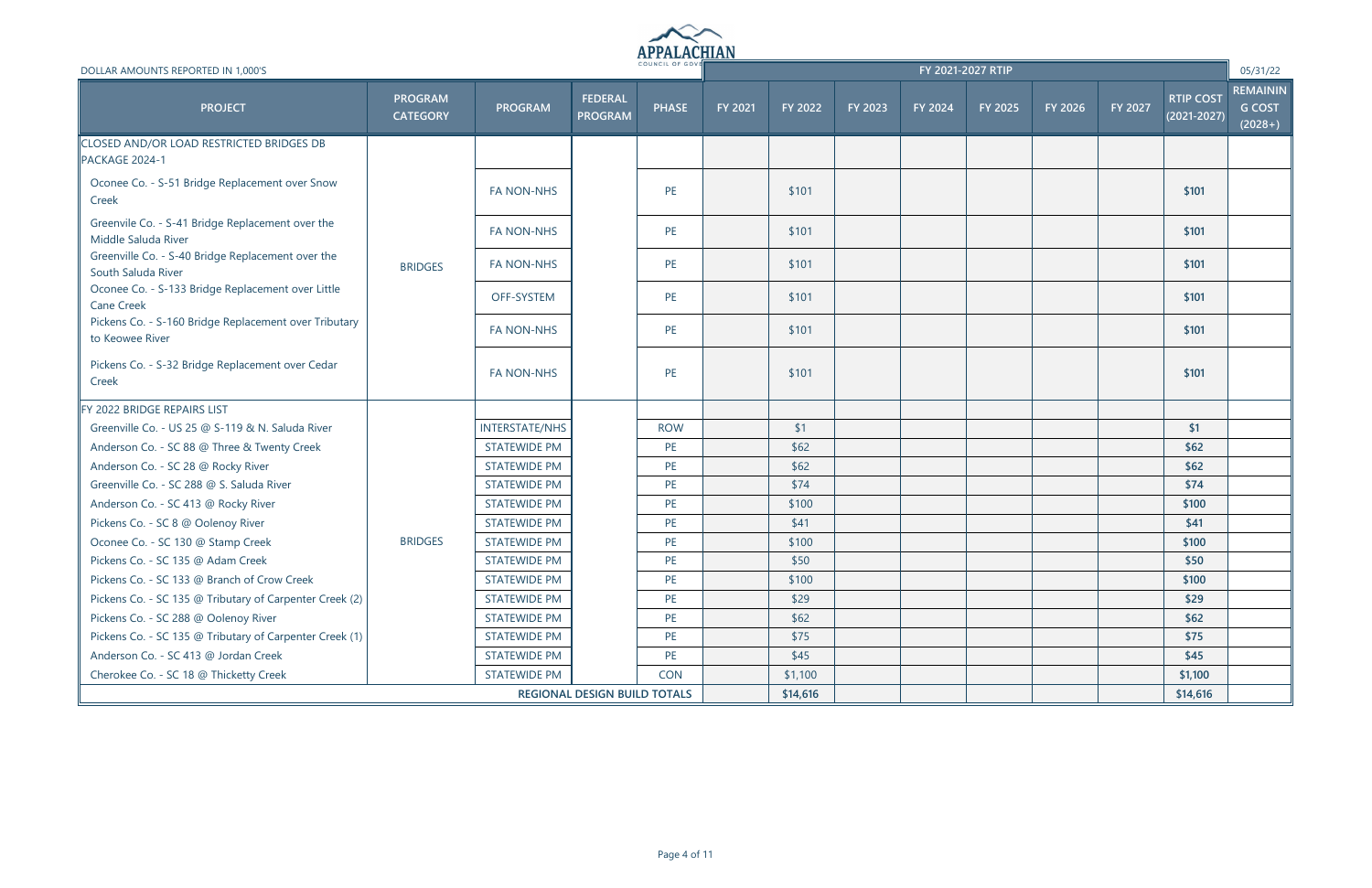

| DOLLAR AMOUNTS REPORTED IN 1,000'S                                          |                                   |                                      |                                  |                 |                |         |         |         | FY 2021-2027 RTIP |         |         |                                     | 05/31/22                                      |
|-----------------------------------------------------------------------------|-----------------------------------|--------------------------------------|----------------------------------|-----------------|----------------|---------|---------|---------|-------------------|---------|---------|-------------------------------------|-----------------------------------------------|
| <b>PROJECT</b>                                                              | <b>PROGRAM</b><br><b>CATEGORY</b> | <b>PROGRAM</b>                       | <b>FEDERAL</b><br><b>PROGRAM</b> | <b>PHASE</b>    | <b>FY 2021</b> | FY 2022 | FY 2023 | FY 2024 | FY 2025           | FY 2026 | FY 2027 | <b>RTIP COST</b><br>$(2021 - 2027)$ | <b>REMAININ</b><br><b>G COST</b><br>$(2028+)$ |
|                                                                             |                                   |                                      |                                  | ANDERSON COUNTY |                |         |         |         |                   |         |         |                                     |                                               |
|                                                                             |                                   | <b>FA SECONDARIES</b>                | <b>SFP</b>                       | <b>CON</b>      | \$3,976        | \$5,567 | \$5,567 | \$5,567 | \$5,567           | \$5,567 | \$5,567 | \$37,378                            |                                               |
|                                                                             |                                   | NON-FA<br>SECONDARIES                | <b>MTN</b>                       | <b>CON</b>      | \$1,085        | \$1,085 | \$1,085 | \$1,085 | \$1,085           | \$1,085 | \$1,085 | \$7,595                             |                                               |
| <b>ANDERSON COUNTY PAVEMENTS</b>                                            | <b>PAVEMENTS</b>                  | NON-FA<br><b>SECONDARIES</b>         | <b>SFP</b>                       | <b>CON</b>      | \$769          | \$769   | \$769   | \$769   | \$769             | \$769   | \$769   | \$5,383                             |                                               |
|                                                                             |                                   | NON-NHS<br><b>PRIMARY</b>            | <b>SFP</b>                       | <b>CON</b>      | \$5,275        | \$6,782 | \$9,043 | \$9,043 | \$9,043           | \$9,043 | \$9,043 | \$57,272                            |                                               |
| *1-85 CORRIDOR IMPROVEMENTS FROM GA STATE LINE SYSTEM UPGRADE<br>TO EXIT 19 | <b>INTERSTATE</b>                 | WIDENING/NEW<br><b>CONSTRUCTION</b>  | <b>NHP</b>                       | PL              |                | \$1,000 |         |         |                   |         |         | \$1,000                             |                                               |
|                                                                             |                                   |                                      |                                  | PE              |                |         |         |         |                   |         |         |                                     |                                               |
| INTERSECTION IMPROVEMENTS -<br>US 178 (LIBERTY HIGHWAY) AND SC 88 (OLD      | <b>SAFETY</b>                     | <b>SAFETY</b><br><b>IMPROVEMENTS</b> | <b>HSP</b>                       | <b>ROW</b>      |                |         |         |         |                   |         |         |                                     |                                               |
| <b>GREENVILLE HIGHWAY</b>                                                   |                                   |                                      |                                  | <b>CON</b>      | \$1,000        |         |         |         |                   |         |         | \$1,000                             |                                               |
| S-169 OVER WEST TWENTY SIX MILE CREEK BRIDGE                                |                                   |                                      |                                  | PE              |                |         |         |         |                   |         |         |                                     |                                               |
| REPLACEMENT                                                                 | <b>BRIDGES</b>                    | OFF-SYSTEM                           | <b>STBGP</b>                     | <b>ROW</b>      |                | \$20    |         |         |                   |         |         | \$20                                |                                               |
|                                                                             |                                   |                                      |                                  | <b>CON</b>      |                |         |         | \$1,423 |                   |         |         | \$1,423                             |                                               |
|                                                                             |                                   |                                      |                                  | PE              | \$3,500        |         |         |         |                   |         |         | \$3,500                             |                                               |
| S-23 OVER LAKE HARTWELL BRIDGE REPLACEMENT                                  | <b>BRIDGES</b>                    | <b>OFF-SYSTEM</b>                    | <b>STBGP</b>                     | <b>ROW</b>      |                |         | \$100   |         |                   |         |         | \$100                               |                                               |
|                                                                             |                                   |                                      |                                  | <b>CON</b>      |                |         |         |         | \$15,415          |         |         | \$15,415                            |                                               |
|                                                                             |                                   |                                      |                                  | PE              |                |         |         |         |                   |         |         |                                     |                                               |
| S-671 OVER CORNER CREEK BRIDGE REPLACEMENT                                  | <b>BRIDGES</b>                    | OFF-SYSTEM                           | <b>STBGP</b>                     | <b>ROW</b>      |                | \$32    |         |         |                   |         |         | \$32                                |                                               |
|                                                                             |                                   |                                      |                                  | <b>CON</b>      |                |         | \$1,348 |         |                   |         |         | \$1,348                             |                                               |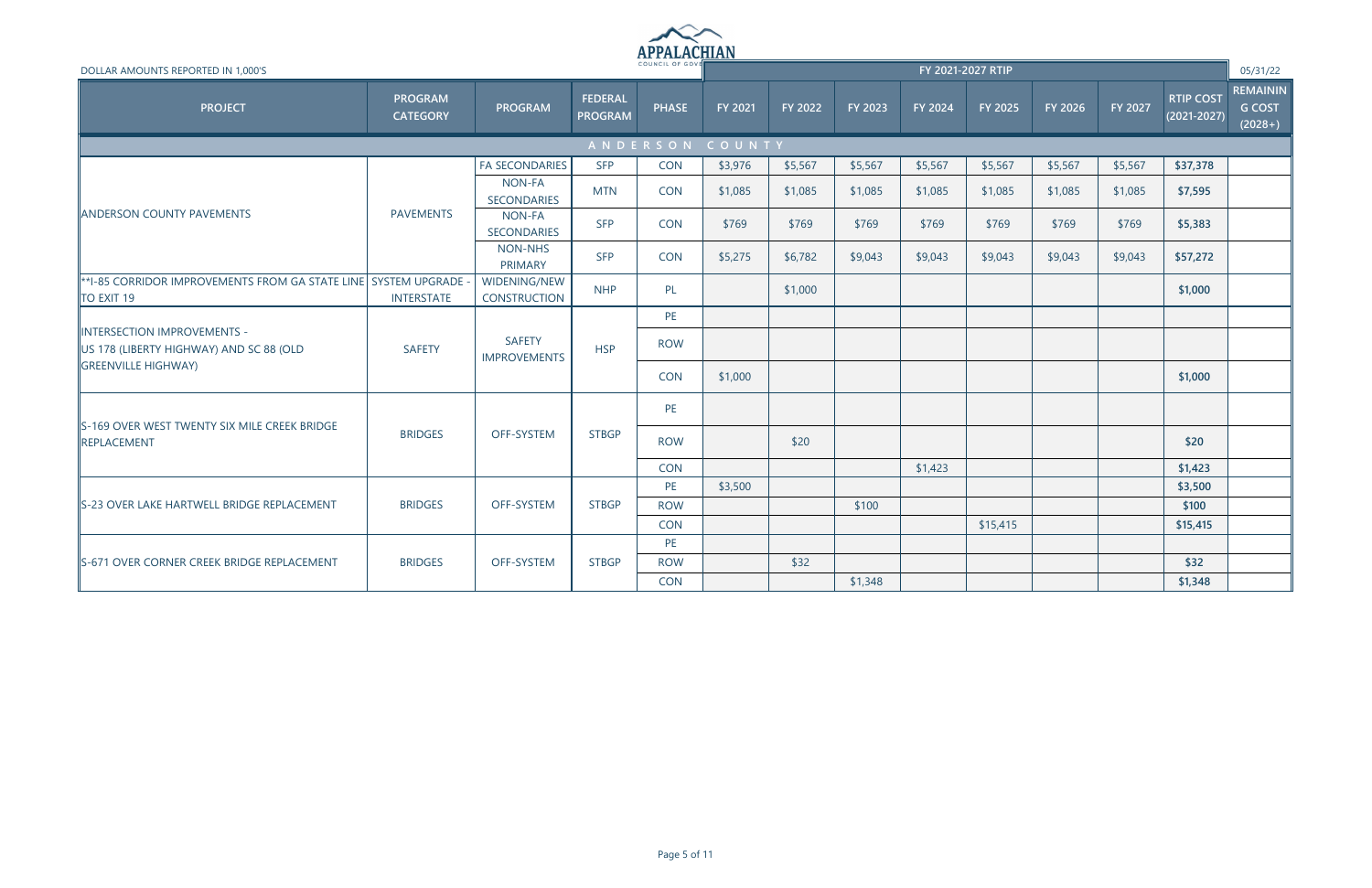

| DOLLAR AMOUNTS REPORTED IN 1,000'S                                                              |                                   |                                        |                                  | COUNCIL OF GOVE |          |          |          |          | FY 2021-2027 RTIP |           |         |                                     | 05/31/22                                      |
|-------------------------------------------------------------------------------------------------|-----------------------------------|----------------------------------------|----------------------------------|-----------------|----------|----------|----------|----------|-------------------|-----------|---------|-------------------------------------|-----------------------------------------------|
| <b>PROJECT</b>                                                                                  | <b>PROGRAM</b><br><b>CATEGORY</b> | <b>PROGRAM</b>                         | <b>FEDERAL</b><br><b>PROGRAM</b> | <b>PHASE</b>    | FY 2021  | FY 2022  | FY 2023  | FY 2024  | <b>FY 2025</b>    | FY 2026   | FY 2027 | <b>RTIP COST</b><br>$(2021 - 2027)$ | <b>REMAININ</b><br><b>G COST</b><br>$(2028+)$ |
|                                                                                                 |                                   |                                        |                                  | PE              |          |          |          |          |                   |           |         |                                     |                                               |
| US 29 OVER DEVIL FORK CREEK /<br>BRIDGE REPLACEMENT                                             | <b>BRIDGES</b>                    | <b>INTERSTATE/NHS</b>                  | <b>NHP</b>                       | <b>ROW</b>      |          |          |          |          |                   |           |         |                                     |                                               |
|                                                                                                 |                                   |                                        |                                  | <b>CON</b>      | \$3,258  |          |          |          |                   |           |         | \$3,258                             |                                               |
|                                                                                                 |                                   |                                        |                                  | PE              |          | \$200    |          |          |                   |           |         | \$200                               |                                               |
| Intersection Improvement US 178 (Liberty Hwy) / S-73<br>(Baugh Rd) / S-27 (Ruhmah Rd)           | <b>SAFETY</b>                     | <b>SAFETY</b><br><b>IMPROVEMENTS</b>   | <b>HSP</b>                       | <b>ROW</b>      |          |          | \$75     |          |                   |           |         | \$75                                |                                               |
|                                                                                                 |                                   |                                        |                                  | <b>CON</b>      |          |          |          | \$2,000  |                   |           |         | \$2,000                             |                                               |
| <b>ANDERSON COUNTY /</b><br><b>MASS TRANSIT PROJECT</b>                                         | <b>MASS TRANSIT</b>               | <b>RURAL TRANSIT</b><br>PROGRAM (FTA   | 5311- RURAL                      | OP              | \$295    |          |          |          |                   |           |         | \$295                               |                                               |
| ANDERSON COUNTY DSN / FTA SECTION 5310 FY 2017<br>FOR VEHICLE ACQUISITION IN AMOUNT OF \$58,823 | <b>MASS TRANSIT</b>               | <b>ENHANCED</b><br><b>MOBILITY FOR</b> | 5310-R                           | <b>VA</b>       | \$60     |          |          |          |                   |           |         | \$60                                |                                               |
|                                                                                                 |                                   | <b>ANDERSON COUNTY TOTALS</b>          | \$19,218                         | \$15,455        | \$17,987 | \$19,887 | \$31,879 | \$16,464 | \$16,464          | \$137,354 |         |                                     |                                               |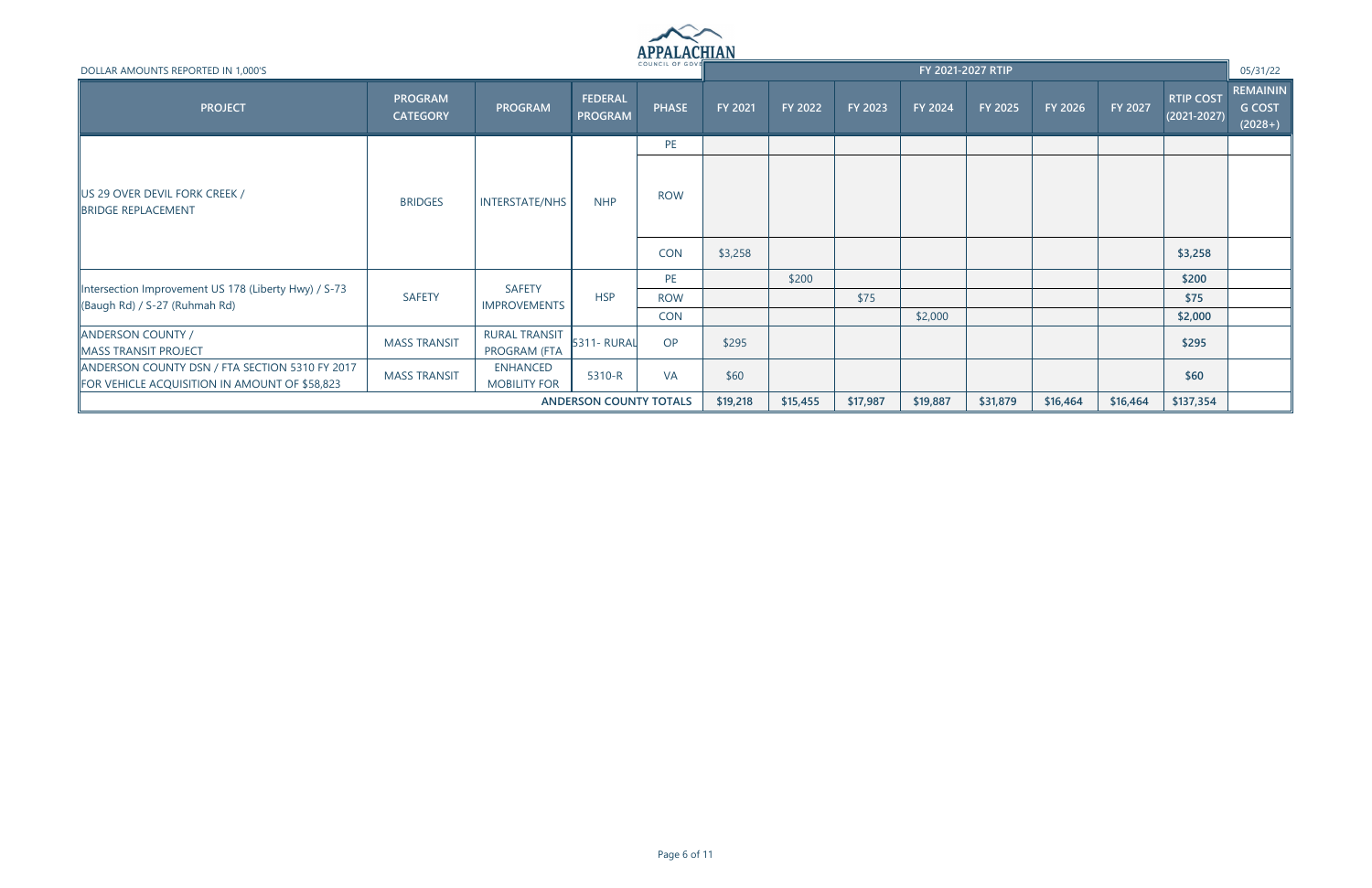

| DOLLAR AMOUNTS REPORTED IN 1,000'S                                                                                         |                                   |                                        |                                  | COUNCIL OF GOVE  |                 |         |         |          | FY 2021-2027 RTIP |         |         |                                     | 05/31/22                                      |
|----------------------------------------------------------------------------------------------------------------------------|-----------------------------------|----------------------------------------|----------------------------------|------------------|-----------------|---------|---------|----------|-------------------|---------|---------|-------------------------------------|-----------------------------------------------|
| <b>PROJECT</b>                                                                                                             | <b>PROGRAM</b><br><b>CATEGORY</b> | <b>PROGRAM</b>                         | <b>FEDERAL</b><br><b>PROGRAM</b> | <b>PHASE</b>     | FY 2021         | FY 2022 | FY 2023 | FY 2024  | FY 2025           | FY 2026 | FY 2027 | <b>RTIP COST</b><br>$(2021 - 2027)$ | <b>REMAININ</b><br><b>G COST</b><br>$(2028+)$ |
|                                                                                                                            |                                   |                                        |                                  |                  | CHEROKEE COUNTY |         |         |          |                   |         |         |                                     |                                               |
|                                                                                                                            |                                   | <b>FA SECONDARIES</b>                  | <b>SFP</b>                       | <b>CON</b>       | \$1,376         | \$1,927 | \$1,927 | \$1,927  | \$1,927           | \$1,927 | \$1,927 | \$12,938                            |                                               |
|                                                                                                                            |                                   | NON-FA<br>SECONDARIES                  | <b>MTN</b>                       | <b>CON</b>       | \$972           | \$972   | \$972   | \$972    | \$972             | \$972   | \$972   | \$6,804                             |                                               |
| <b>CHEROKEE COUNTY PAVEMENTS</b>                                                                                           | <b>PAVEMENTS</b>                  | NON-FA<br>SECONDARIES                  | <b>SFP</b>                       | <b>CON</b>       | \$689           | \$689   | \$689   | \$689    | \$689             | \$689   | \$689   | \$4,823                             |                                               |
|                                                                                                                            |                                   | NON-NHS<br>PRIMARY                     | <b>SFP</b>                       | <b>CON</b>       | \$2,452         | \$3,152 | \$4,203 | \$4,203  | \$4,203           | \$4,203 | \$4,203 | \$26,619                            |                                               |
| ** CLOSED & LOAD RESTRICTED DESIGN BUILD PACKAGE<br>2021-1 - DISTRICT 4<br>S-97 Long Point Rd. over GoForth Creek-Cherokee | <b>BRIDGES</b>                    | OFF-SYSTEM                             | <b>STBGP</b>                     | PE               |                 |         |         |          |                   |         |         |                                     |                                               |
| County<br>S-265 Manning Rd. over Manning Creek-Cherokee<br>County<br>S-119 Bear Creek Rd. over Bear Creek-Cherokee County  |                                   |                                        |                                  | CON              | \$15,200        |         |         |          |                   |         |         | \$15,200                            |                                               |
| **I-85 SAFETY IMPROVEMENTS MP 60-90 SPARTANBURG                                                                            | <b>SAFETY</b>                     | <b>SAFETY</b>                          | <b>HSP</b>                       | PE               | \$50            |         |         | \$3,100  |                   |         |         | \$3,150                             |                                               |
| AND CHEROKEE COUNTIES                                                                                                      |                                   | <b>IMPROVEMENTS</b>                    |                                  | <b>CON</b>       | \$3,000         |         |         |          |                   |         |         | \$3,000                             |                                               |
| S-793 OVER PROVIDENCE CREEK BRIDGE REPLACEMENT                                                                             | <b>BRIDGES</b>                    | OFF-SYSTEM                             | <b>STBGP</b>                     | PE<br><b>ROW</b> |                 | \$50    |         |          |                   |         |         | \$50                                |                                               |
|                                                                                                                            |                                   |                                        |                                  | <b>CON</b>       |                 |         | \$1,342 |          |                   |         |         | \$1,342                             |                                               |
|                                                                                                                            |                                   |                                        |                                  | PE               |                 | \$271   |         |          |                   |         |         | \$271                               |                                               |
| <b>OVERMOUNTAIN VICTORY NATIONAL HISTORIC TRAIL</b>                                                                        | <b>FEDERAL LANDS</b>              | <b>FEDERAL LANDS</b>                   | FL.                              | <b>ROW</b>       |                 | \$50    |         |          |                   |         |         | \$50                                |                                               |
|                                                                                                                            |                                   |                                        |                                  | <b>CON</b>       |                 |         |         | \$1,357  |                   |         |         | \$1,357                             |                                               |
| US 29 OVER SOUTHER RAILROAD /<br><b>BRIDGE REPLACEMENT</b>                                                                 | <b>BRIDGES</b>                    | <b>INTERSTATE/NHS</b>                  | <b>NHP</b>                       | PE<br><b>ROW</b> |                 | \$25    |         |          |                   |         |         | \$25                                |                                               |
| CHEROKEE COUNTY DSNB / MASS TRANSIT PROJECT<br>FTA SECTION 5310 RURAL (FEDERAL & LOCAL FUNDS)                              | <b>MASS TRANSIT</b>               | <b>ENHANCED</b><br><b>MOBILITY FOR</b> | 5310-R                           | <b>CON</b><br>VA | \$60            |         |         | \$3,587  |                   |         |         | \$3,587<br>\$60                     |                                               |
|                                                                                                                            |                                   |                                        | <b>CHEROKEE COUNTY TOTALS</b>    |                  | \$23,799        | \$7,136 | \$9,133 | \$15,835 | \$7,791           | \$7,791 | \$7,791 | \$79,276                            |                                               |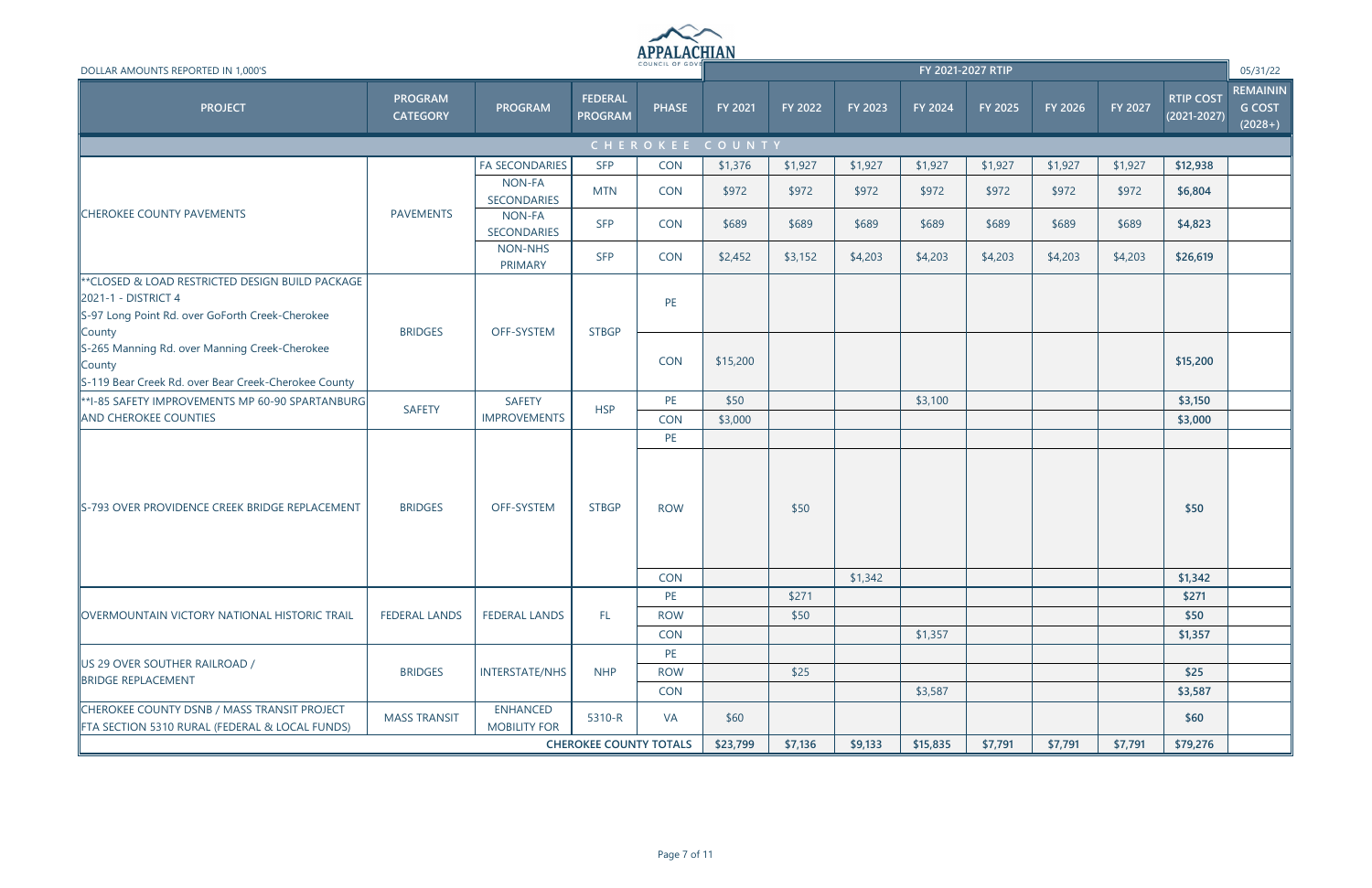

| DOLLAR AMOUNTS REPORTED IN 1,000'S                                    |                                   |                              |                                  | COUNCIL OF GOVE   |          |          |          | FY 2021-2027 RTIP |                |          |          |                                     | 05/31/22                                      |
|-----------------------------------------------------------------------|-----------------------------------|------------------------------|----------------------------------|-------------------|----------|----------|----------|-------------------|----------------|----------|----------|-------------------------------------|-----------------------------------------------|
| <b>PROJECT</b>                                                        | <b>PROGRAM</b><br><b>CATEGORY</b> | <b>PROGRAM</b>               | <b>FEDERAL</b><br><b>PROGRAM</b> | <b>PHASE</b>      | FY 2021  | FY 2022  | FY 2023  | FY 2024           | <b>FY 2025</b> | FY 2026  | FY 2027  | <b>RTIP COST</b><br>$(2021 - 2027)$ | <b>REMAININ</b><br><b>G COST</b><br>$(2028+)$ |
|                                                                       |                                   |                              |                                  | GREENVILLE COUNTY |          |          |          |                   |                |          |          |                                     |                                               |
|                                                                       |                                   | <b>FA SECONDARIES</b>        | <b>SFP</b>                       | <b>CON</b>        | \$5,971  | \$8,360  | \$8,360  | \$8,360           | \$8,360        | \$8,360  | \$8,360  | \$56,131                            |                                               |
|                                                                       |                                   | NON-FA<br><b>SECONDARIES</b> | <b>MTN</b>                       | <b>CON</b>        | \$1,106  | \$1,106  | \$1,106  | \$1,106           | \$1,106        | \$1,106  | \$1,106  | \$7,742                             |                                               |
| <b>GREENVILLE COUNTY PAVEMENTS</b>                                    | <b>PAVEMENTS</b>                  | NON-FA<br><b>SECONDARIES</b> | <b>SFP</b>                       | <b>CON</b>        | \$783    | \$783    | \$783    | \$783             | \$783          | \$783    | \$783    | \$5,481                             |                                               |
|                                                                       |                                   | <b>NON-NHS</b><br>PRIMARY    | <b>SFP</b>                       | <b>CON</b>        | \$4,999  | \$6,427  | \$8,570  | \$8,570           | \$8,570        | \$8,570  | \$8,570  | \$54,276                            |                                               |
| MCKELVEY RD (S-154) OVER HUFF CREEK / BRIDGE<br>REPLACEMENT           | <b>BRIDGES</b>                    | <b>FA NON-NHS</b>            | <b>STBGP</b>                     | PE                |          |          |          |                   |                |          |          |                                     |                                               |
|                                                                       |                                   |                              |                                  | <b>ROW</b>        |          | \$125    |          |                   |                |          |          | \$125                               |                                               |
|                                                                       |                                   |                              |                                  | <b>CON</b>        |          |          |          | \$4,325           |                |          |          | \$4,325                             |                                               |
|                                                                       |                                   |                              |                                  | PE                |          |          |          |                   |                |          |          |                                     |                                               |
| US 25 NB & SB OVER S-119 & NORTH SALUDA RIVER /<br>BRIDGE REPLACEMENT | <b>BRIDGES</b>                    | <b>INTERSTATE/NHS</b>        | <b>NHP</b>                       | <b>ROW</b>        |          | \$1      |          |                   |                |          |          | \$1                                 |                                               |
|                                                                       |                                   |                              |                                  | CON               |          |          | \$2,520  |                   |                |          |          | \$2,520                             |                                               |
|                                                                       |                                   |                              | <b>GREENVILLE COUNTY TOTALS</b>  |                   | \$12,859 | \$16,802 | \$21,339 | \$23,144          | \$18,819       | \$18,819 | \$18,819 | \$130,601                           |                                               |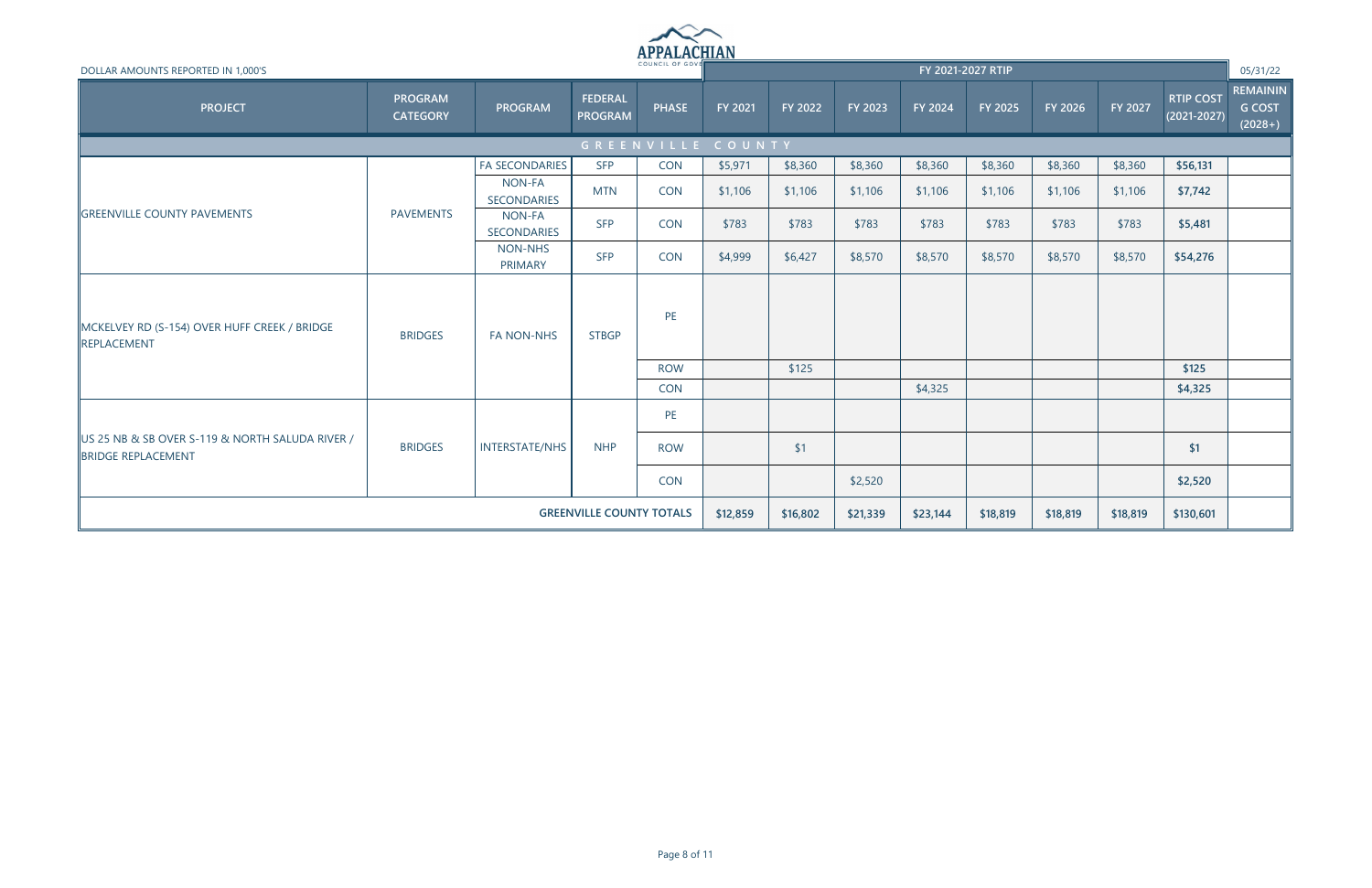

| DOLLAR AMOUNTS REPORTED IN 1,000'S                                                                                                                              |                                              |                                                                           |                                  |              |               |          |          |          | FY 2021-2027 RTIP |          |                |                                     | 05/31/22                                      |
|-----------------------------------------------------------------------------------------------------------------------------------------------------------------|----------------------------------------------|---------------------------------------------------------------------------|----------------------------------|--------------|---------------|----------|----------|----------|-------------------|----------|----------------|-------------------------------------|-----------------------------------------------|
| <b>PROJECT</b>                                                                                                                                                  | <b>PROGRAM</b><br><b>CATEGORY</b>            | PROGRAM                                                                   | <b>FEDERAL</b><br><b>PROGRAM</b> | <b>PHASE</b> | FY 2021       | FY 2022  | FY 2023  | FY 2024  | FY 2025           | FY 2026  | <b>FY 2027</b> | <b>RTIP COST</b><br>$(2021 - 2027)$ | <b>REMAININ</b><br><b>G COST</b><br>$(2028+)$ |
|                                                                                                                                                                 |                                              |                                                                           |                                  |              | OCONEE COUNTY |          |          |          |                   |          |                |                                     |                                               |
|                                                                                                                                                                 |                                              | <b>FA SECONDARIES</b>                                                     | <b>SFP</b>                       | <b>CON</b>   | \$1,964       | \$2,749  | \$2,749  | \$2,749  | \$2,749           | \$2,749  | \$2,749        | \$18,458                            |                                               |
|                                                                                                                                                                 |                                              | NON-FA<br><b>SECONDARIES</b>                                              | <b>MTN</b>                       | <b>CON</b>   | \$930         | \$930    | \$930    | \$930    | \$930             | \$930    | \$930          | \$6,510                             |                                               |
| <b>OCONEE COUNTY PAVEMENTS</b>                                                                                                                                  | <b>PAVEMENTS</b>                             | NON-FA<br><b>SECONDARIES</b>                                              | <b>SFP</b>                       | <b>CON</b>   | \$659         | \$659    | \$659    | \$659    | \$659             | \$659    | \$659          | \$4,613                             |                                               |
|                                                                                                                                                                 |                                              | NON-NHS<br>PRIMARY                                                        | <b>SFP</b>                       | <b>CON</b>   | \$3,905       | \$5,020  | \$6,694  | \$6,694  | \$6,694           | \$6,694  | \$6,694        | \$42,395                            |                                               |
| **I-85 CORRIDOR IMPROVEMENTS FROM GA STATE LINE<br>TO EXIT 19 / I-85 CORRIDOR IMPROVEMENTS FROM GA<br>STATE LINE TO EXIT 19                                     | <b>SYSTEM UPGRADE -</b><br><b>INTERSTATE</b> | WIDENING / NEW<br><b>CONSTRUCTION</b>                                     | <b>NHP</b>                       | PL           |               | \$1,000  |          |          |                   |          |                | \$1,000                             |                                               |
|                                                                                                                                                                 |                                              |                                                                           |                                  | PE           |               |          |          |          |                   |          |                |                                     |                                               |
| S-129 BRIDGE REPLACEMENT OVER OCONEE CREEK                                                                                                                      | <b>BRIDGES</b>                               | OFF-SYSTEM                                                                | <b>STBGP</b>                     | <b>ROW</b>   |               |          | \$20     |          |                   |          |                | \$20                                |                                               |
|                                                                                                                                                                 |                                              |                                                                           |                                  | <b>CON</b>   |               |          |          |          | \$2,403           |          |                | \$2,403                             |                                               |
|                                                                                                                                                                 |                                              |                                                                           |                                  | PE           |               |          |          |          |                   |          |                |                                     |                                               |
|                                                                                                                                                                 |                                              |                                                                           |                                  | <b>ROW</b>   |               |          | \$100    |          |                   |          |                | \$100                               |                                               |
| S-200 BRIDGE REPLACEMENT OVER CORNHOUSE CREEK                                                                                                                   | <b>BRIDGES</b>                               | OFF-SYSTEM                                                                | <b>STBGP</b>                     | <b>CON</b>   |               |          |          |          | \$2,253           |          |                | \$2,253                             |                                               |
|                                                                                                                                                                 |                                              |                                                                           |                                  | PE           |               |          |          |          |                   |          |                |                                     |                                               |
| S-99 BRIDGE REPLACEMENT OVER MUD CREEK                                                                                                                          | <b>BRIDGES</b>                               | OFF-SYSTEM                                                                | <b>STBGP</b>                     | <b>ROW</b>   |               | \$300    |          |          |                   |          |                | \$300                               |                                               |
|                                                                                                                                                                 |                                              |                                                                           |                                  | <b>CON</b>   |               |          |          | \$1,603  |                   |          |                | \$1,603                             |                                               |
| CITY OF SENECA TRANSIT / FTA SECTION 5311 -<br>ADMINISTRATIVE                                                                                                   | <b>MASS TRANSIT</b>                          | <b>RURAL TRANSIT</b><br>PROGRAM (FTA 5311-RURAL<br>SECTION 5311)          |                                  | OP           | \$576         |          |          |          |                   |          |                | \$576                               |                                               |
| OCONEE COUNTY DSN BOARD / MASS TRANSIT<br><b>PROJECT</b><br>SECTION 5310 RURAL PROJECTS (FED. & LOCAL FUNDS)<br>FTA SECTION 5316 (UNOBLIGATED SAFETEA-LU FUNDS) | <b>MASS TRANSIT</b>                          | <b>ENHANCED</b><br><b>MOBILITY FOR</b><br><b>SENIORS (RURAL)</b>          | 5310-R                           | <b>VA</b>    | \$55          |          |          |          |                   |          |                | \$55                                |                                               |
| <b>SENIOR SOLUTIONS (OCONEE COUNTY) / MASS</b><br><b>TRANSIT PROJECT</b>                                                                                        |                                              | <b>ENHANCED</b><br><b>MOBILITY FOR</b><br><b>SENIORS (RURAL)</b>          | 5310-R                           | <b>VA</b>    | \$60          |          |          |          |                   |          |                | \$60                                |                                               |
| FTA SECTION 5310 RURAL TRANSIT PROJECTS (FED. &<br><b>LOCAL FUNDS)</b>                                                                                          | <b>MASS TRANSIT</b>                          | <b>ENHANCED</b><br><b>MOBILITY FOR</b><br><b>SENIORS (SMALL</b><br>URBAN) | 5310-SU                          | <b>VA</b>    | \$60          |          |          |          |                   |          |                | \$60                                |                                               |
|                                                                                                                                                                 |                                              |                                                                           | <b>OCONEE COUNTY TOTALS</b>      |              | \$8,209       | \$10,658 | \$11,152 | \$12,635 | \$15,688          | \$11,032 | \$11,032       | \$80,406                            |                                               |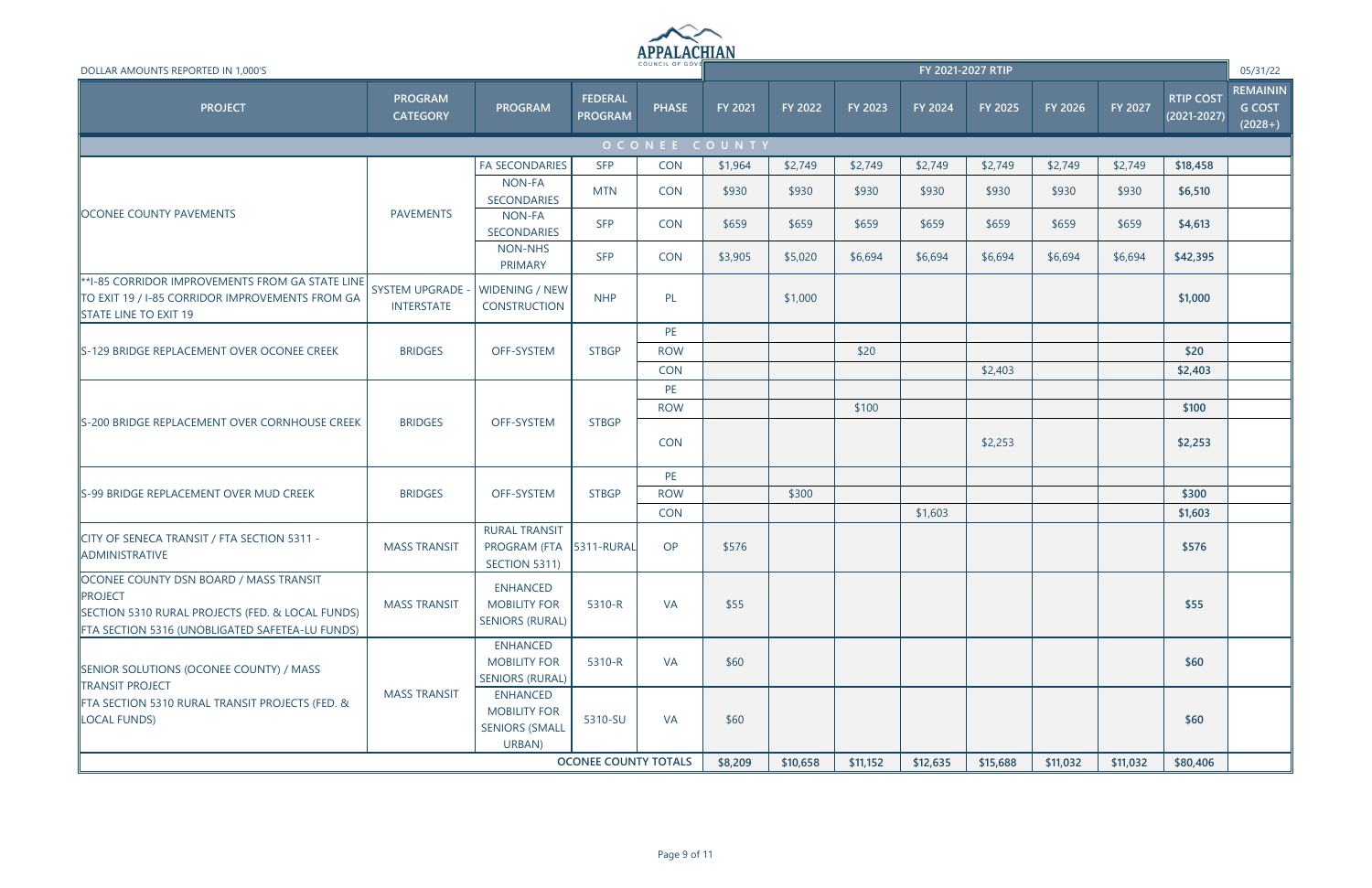

| DOLLAR AMOUNTS REPORTED IN 1,000'S                                                    | COUNCIL OF GOVE                                 |                                      |                                  |              |         |                |                |                | FY 2021-2027 RTIP |          |          |                                     | 05/31/22                                      |
|---------------------------------------------------------------------------------------|-------------------------------------------------|--------------------------------------|----------------------------------|--------------|---------|----------------|----------------|----------------|-------------------|----------|----------|-------------------------------------|-----------------------------------------------|
| <b>PROJECT</b>                                                                        | <b>PROGRAM</b><br><b>CATEGORY</b>               | <b>PROGRAM</b>                       | <b>FEDERAL</b><br><b>PROGRAM</b> | <b>PHASE</b> | FY 2021 | <b>FY 2022</b> | <b>FY 2023</b> | <b>FY 2024</b> | FY 2025           | FY 2026  | FY 2027  | <b>RTIP COST</b><br>$(2021 - 2027)$ | <b>REMAININ</b><br><b>G COST</b><br>$(2028+)$ |
|                                                                                       |                                                 |                                      |                                  | PICKENS      | COUNTY  |                |                |                |                   |          |          |                                     |                                               |
|                                                                                       |                                                 | <b>FA SECONDARIES</b>                | <b>SFP</b>                       | <b>CON</b>   | \$2,121 | \$2,969        | \$2,969        | \$2,969        | \$2,969           | \$2,969  | \$2,969  | \$19,935                            |                                               |
|                                                                                       |                                                 | NON-FA<br><b>SECONDARIES</b>         | <b>MTN</b>                       | <b>CON</b>   | \$583   | \$583          | \$583          | \$583          | \$583             | \$583    | \$583    | \$4,081                             |                                               |
| <b>PICKENS COUNTY PAVEMENTS</b>                                                       | <b>PAVEMENTS</b>                                | NON-FA<br><b>SECONDARIES</b>         | <b>SFP</b>                       | <b>CON</b>   | \$413   | \$413          | \$413          | \$413          | \$413             | \$413    | \$413    | \$2,891                             |                                               |
|                                                                                       |                                                 | <b>NON-NHS</b><br>PRIMARY            | <b>SFP</b>                       | <b>CON</b>   | \$4,100 | \$5,272        | \$7,029        | \$7,029        | \$7,029           | \$7,029  | \$7,029  | \$44,517                            |                                               |
|                                                                                       |                                                 |                                      |                                  | PE.          |         | \$200          |                |                |                   |          |          | \$200                               |                                               |
| Intersection Improvement US 178 (Liberty Hwy) / S-73<br>(Baugh Rd) / S-27 (Ruhmah Rd) | <b>SAFETY</b>                                   | <b>SAFETY</b><br><b>IMPROVEMENTS</b> | <b>HSP</b>                       | <b>ROW</b>   |         |                | \$75           |                |                   |          |          | \$75                                |                                               |
|                                                                                       |                                                 |                                      |                                  | <b>CON</b>   |         |                |                | \$2,000        |                   |          |          | \$2,000                             |                                               |
| SC 133 BRIDGE REPLACEMENT OVER CROW CREEK                                             |                                                 |                                      |                                  | <b>PE</b>    |         |                |                |                |                   |          |          |                                     |                                               |
| ON-SYSTEM CLOSED AND LOAD RESTRICTED BRIDGE                                           | <b>BRIDGES</b>                                  | <b>FA NON-NHS</b>                    | <b>STBGP</b>                     | <b>ROW</b>   |         |                | \$25           |                |                   |          |          | \$25                                |                                               |
| REPLACEMENT                                                                           |                                                 |                                      |                                  | <b>CON</b>   |         |                |                |                | \$6,400           |          |          | \$6,400                             |                                               |
| PICKENS COUNTY DSN / MASS TRANSIT PROJECT                                             |                                                 | <b>ENHANCED</b>                      |                                  |              |         |                |                |                |                   |          |          |                                     |                                               |
| FTA SECTION 5310 RURAL PROJECTS (FED. & LOCAL                                         | <b>MASS TRANSIT</b>                             | <b>MOBILITY FOR</b>                  | 5310-R                           | <b>VA</b>    | \$55    |                |                |                |                   |          |          | \$55                                |                                               |
| FUNDS)                                                                                |                                                 |                                      |                                  |              |         |                |                |                |                   |          |          |                                     |                                               |
|                                                                                       | <b>SENIORS (RURAL)</b><br>PICKENS COUNTY TOTALS |                                      |                                  |              |         |                |                | \$12,994       | \$17,394          | \$10,994 | \$10,994 | \$80,179                            |                                               |